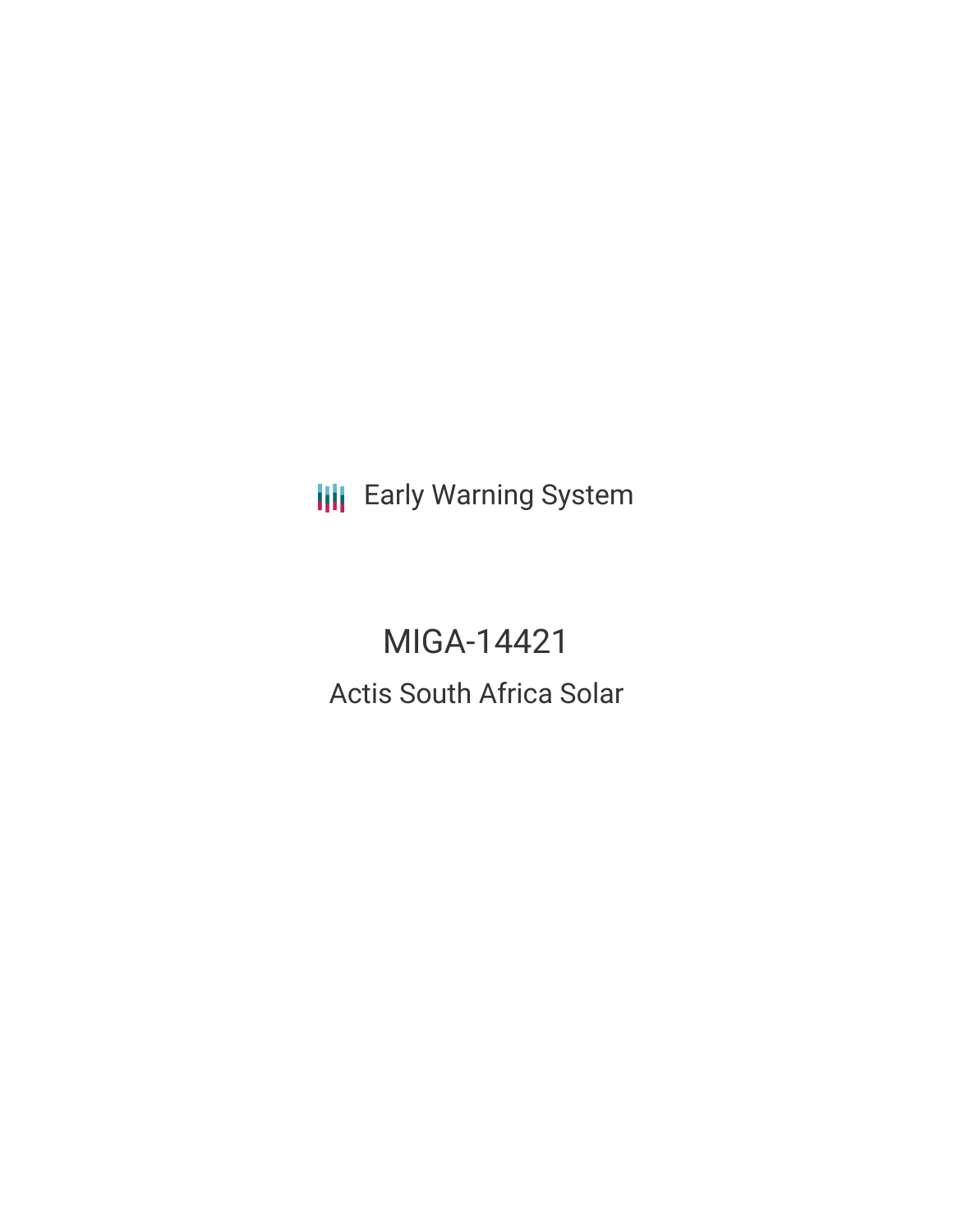

# **Quick Facts**

| <b>Countries</b>               | South Africa                                    |
|--------------------------------|-------------------------------------------------|
| <b>Financial Institutions</b>  | Multilateral Investment Guarantee Agency (MIGA) |
| <b>Status</b>                  | Approved                                        |
| <b>Bank Risk Rating</b>        | B                                               |
| <b>Voting Date</b>             | 2019-06-28                                      |
| <b>Borrower</b>                | Okavango Biology Mauritius Limited              |
| <b>Sectors</b>                 | Energy                                          |
| <b>Investment Type(s)</b>      | Guarantee                                       |
| <b>Investment Amount (USD)</b> | $$17.10$ million                                |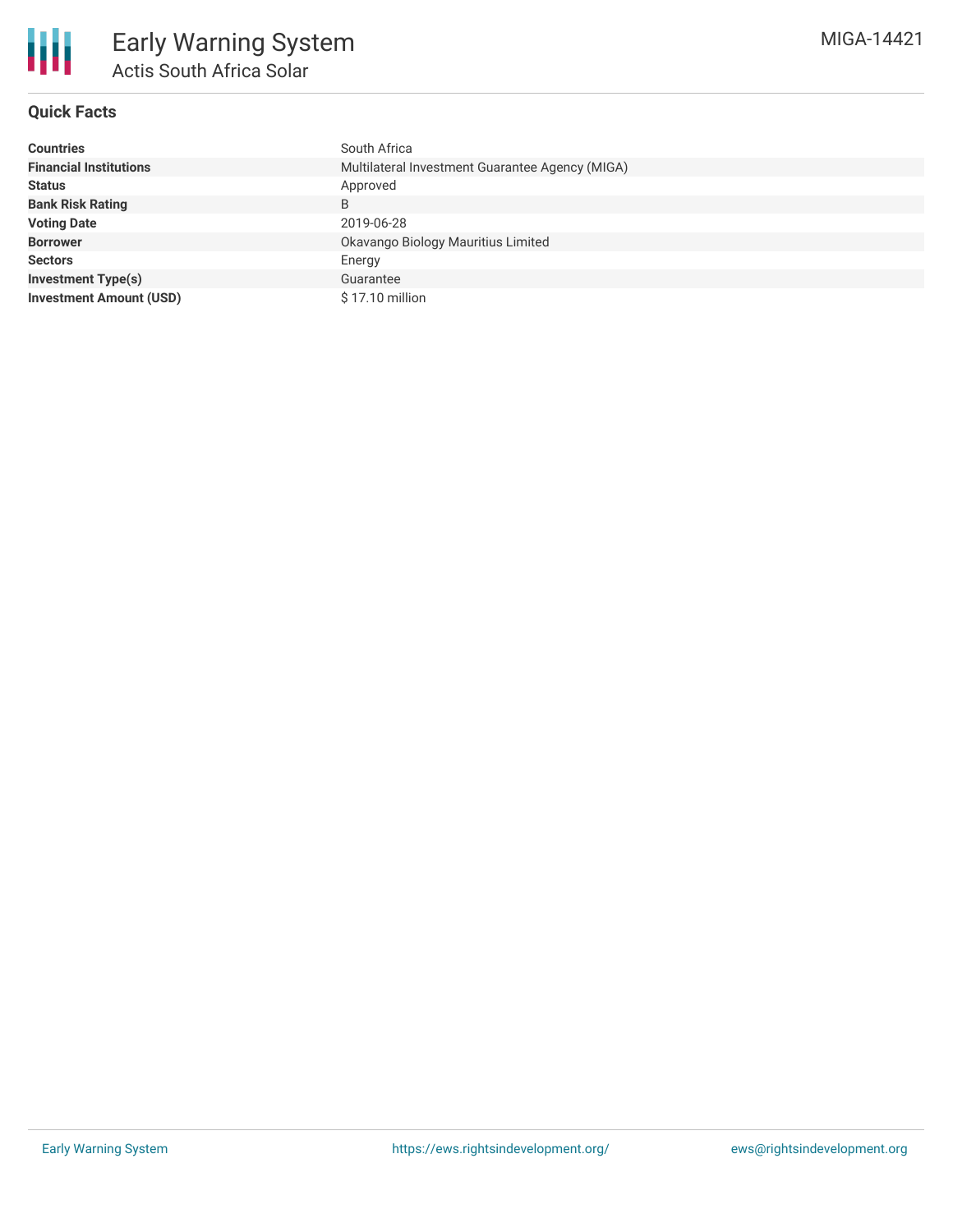

## **Project Description**

According to bank provided information, on December 19, 2019, the Multilateral Investment Guarantee Agency issued guarantees that will support the development, construction, operation, and maintenance of the Konkoonsies II and Aggeneys solar photovoltaic (PV) power plants in the Republic of South Africa.

The guarantees issued to Okavango Biology Luxembourg S.a.r.l, a wholly-owned subsidiary of the Actis Energy 4 LP Fund (AE4) (a private equity fund controlled by Actis of the United Kingdom), and totaling US\$17.1 million, will cover 90 percent of the equity and quasi-equity/shareholder loan investments in the Project against the risks of Breach of Contract, Expropriation, Transfer Restriction & Currency Inconvertibility, and War & Civil Disturbance for a period of up to 15 years.

The Project consists of two solar PV energy generating facilities with combined total installed capacity of 132 megawatts (MW) located in the Northern Cape Province of South Africa. The solar plants will be approximately 60 kilometers apart, within the Khai-Ma Local Municipality of the Namakwa District Municipality. Aggeneys will build its own substation while Konkoonsies II will be connected to the existing Paulputs substation near Pofadder via a 600-meter 132 kilovolt transmission line. The Project was awarded through Round 4 of the South African Renewable Energy Independent Power Producers Procurement Program ( REIPPP). Once operational, the electricity generated from the plants will be sold to Eskom Holdings SOC Ltd, the state-owned public utility in South Africa, under 20-year Power Purchase Agreements (PPAs).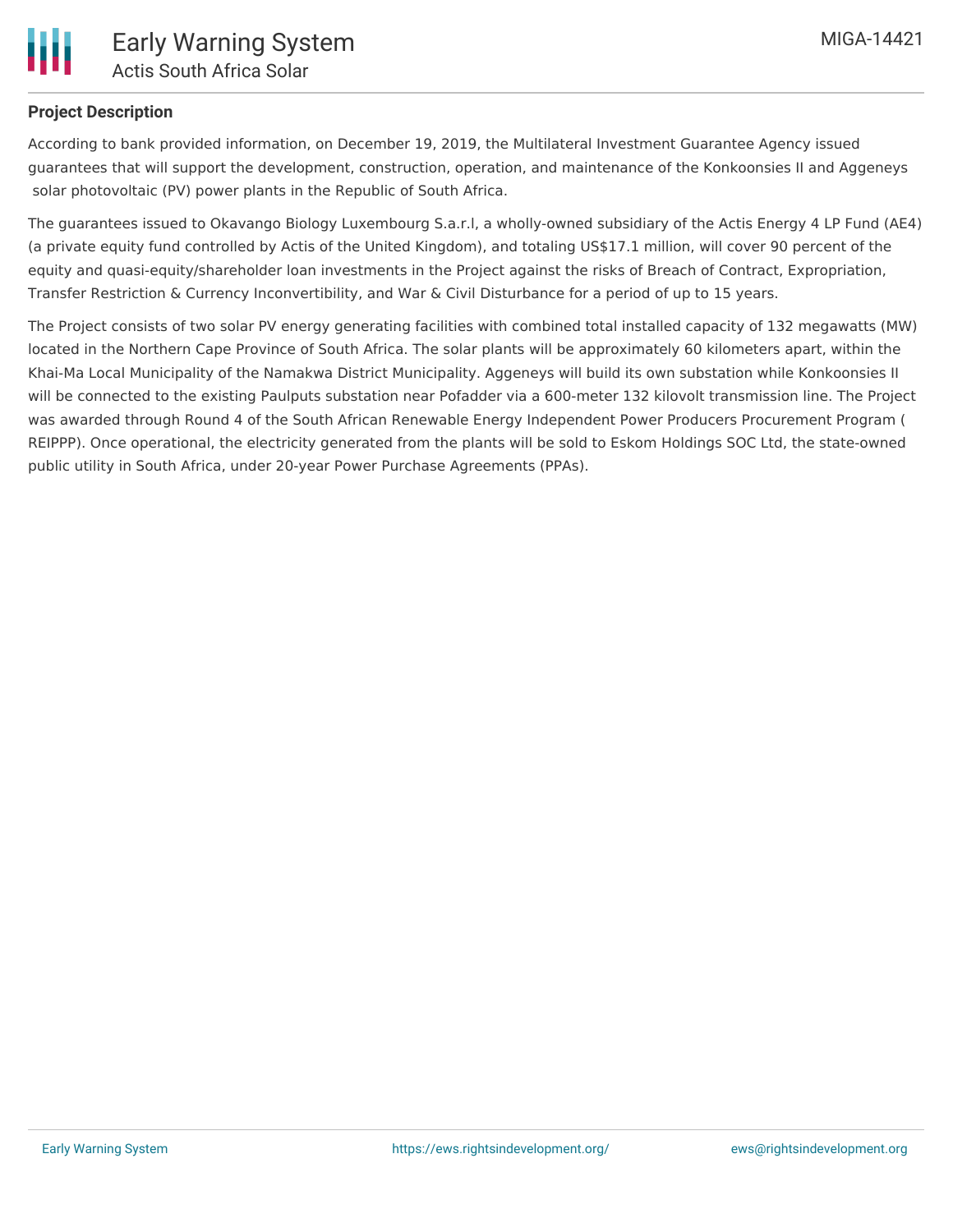## **Investment Description**

Ш

Multilateral Investment Guarantee Agency (MIGA)

### **Financial Intermediary**

Financial Intermediary: A commercial bank or financial institution that receives funds from a development bank. A financial intermediary then lends these funds to their clients (private actors) in the form of loans, bonds, guarantees and equity shares. Financial intermediaries include insurance, pension and equity funds. The direct financial relationship is between the development bank and the financial intermediary.

[Actis](file:///actor/218/) LLP (Financial Intermediary)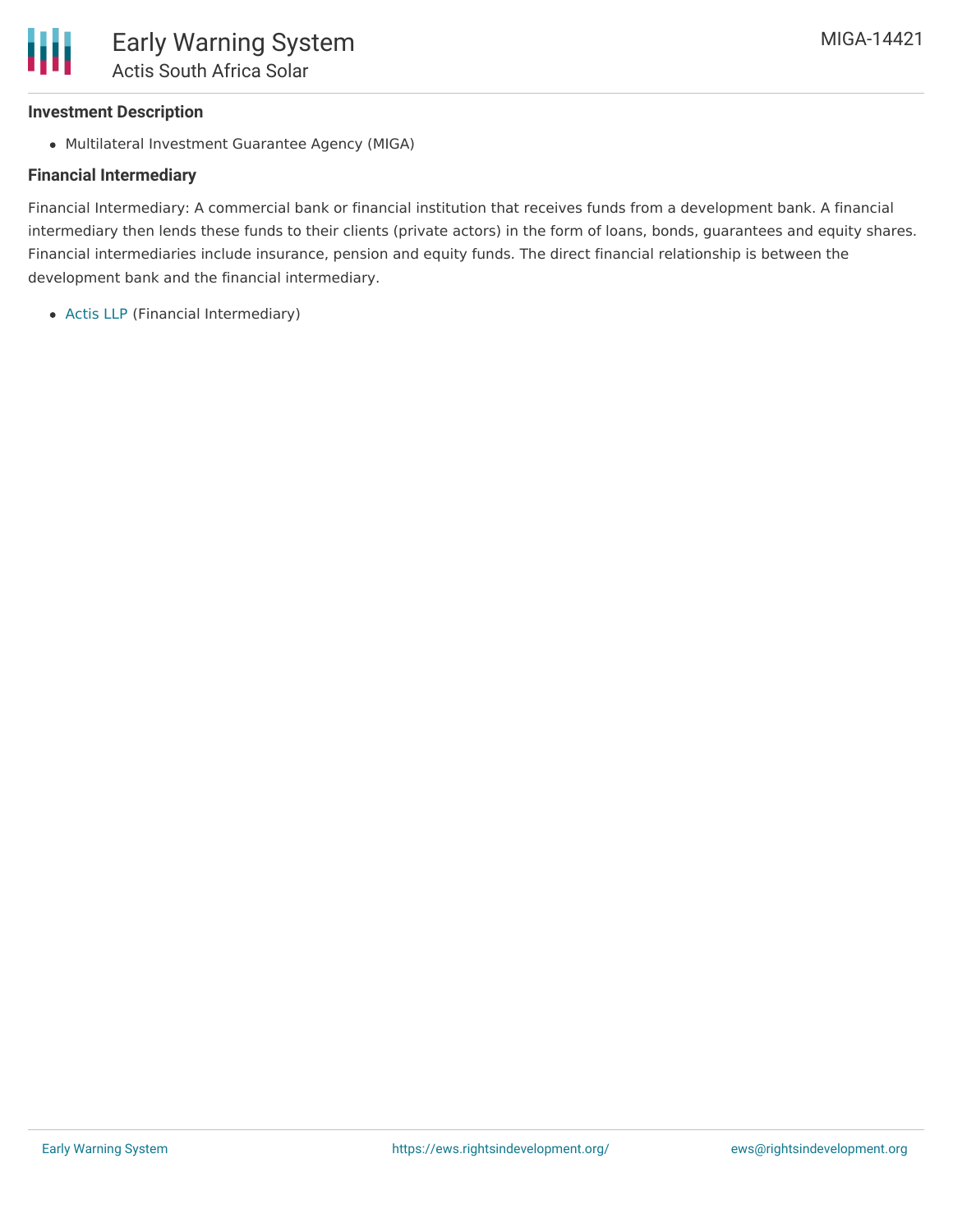

| <b>Private Actor 1</b>   | <b>Private Actor</b><br>' Role | <b>Private Actor</b><br><b>Sector</b> | <b>Relation</b>          | <b>Private Actor 2</b> | <b>Private Actor</b><br>2 Role | <b>Private Actor</b><br>2 Sector |
|--------------------------|--------------------------------|---------------------------------------|--------------------------|------------------------|--------------------------------|----------------------------------|
| $\overline{\phantom{0}}$ |                                | $\overline{\phantom{m}}$              | $\overline{\phantom{a}}$ | Actis Energy 4 LP      | Parent Company                 | $\overline{\phantom{m}}$         |
| $\overline{\phantom{0}}$ |                                |                                       |                          | Eskom Holdings SOC Ltd | Buyer                          |                                  |